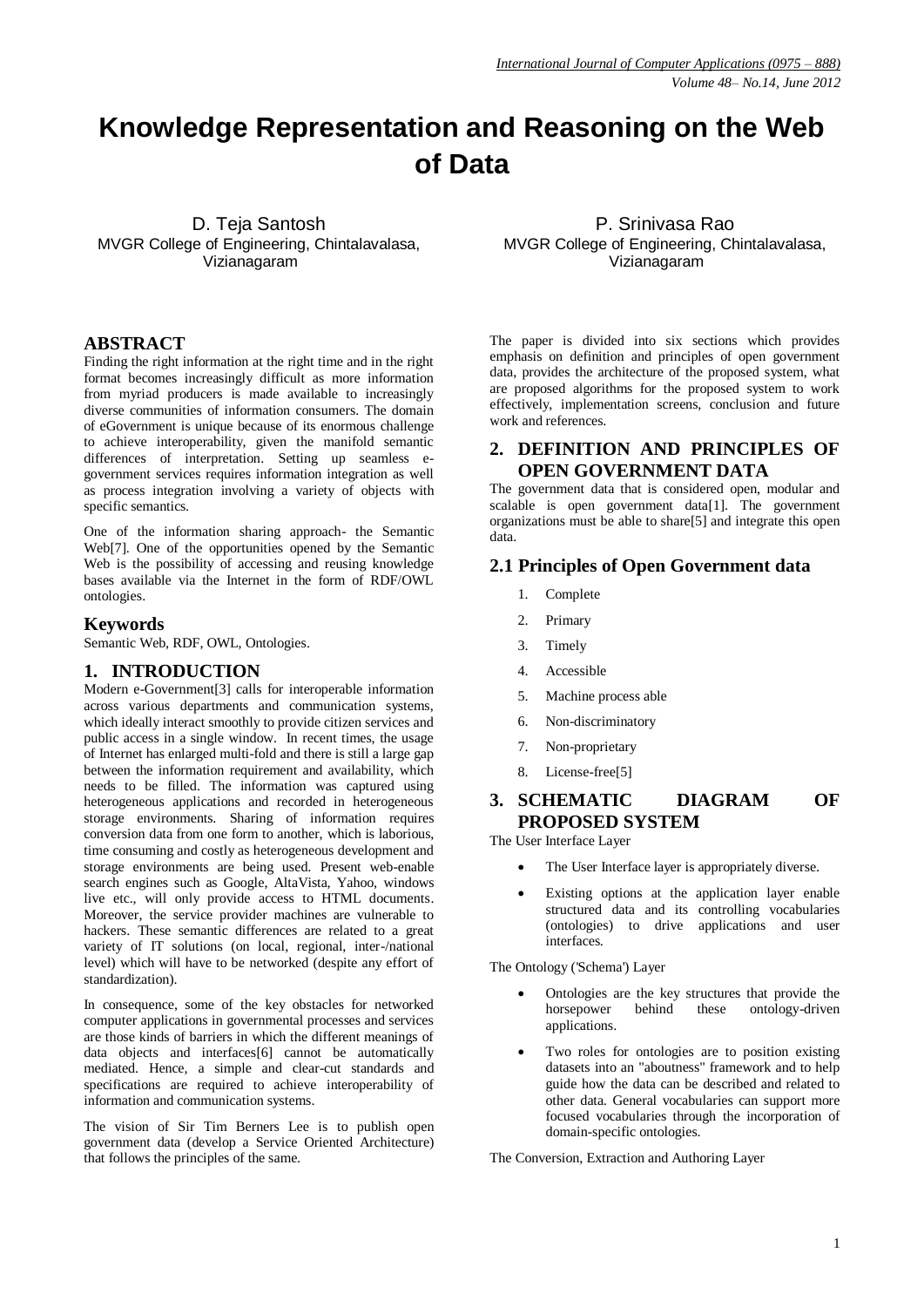Information extraction is important because 80% to 85% of all information resides in unstructured text. Metadata tagging through information extraction allows faceting, finding named entities, and inferencing over conceptual relationships[4].

Leveraging Existing Assets and Web Services Interfaces

- The source of most of the information for interoperation at the semantic layer comes from existing assets (like XML DBs, Oracle DBs , et. al.,).
- A Web services framework can provide platformindependent middleware for accessing and exposing structured RDF[8] data, with generic tools driven by underlying data structures. Best practices include using the perspective of the dataset.

## **4. PROPOSED ALGORITHMS 4.1 Metadata Extraction**

The goal of this task is to extract metadata in the strict sense, i.e., data about text, based on the Dublin Core standard. Extracting metadata from a text requires mainly entity recognition, as the object of the relationship is already known

#### **4.2 Filtered Information Retrieval**

This task allows constraining terms in IR queries to selected entity types[9] (e.g., documents in which Ford refers to a person, not a company).

### **4.3 Entity Referencing**

This task augments web pages with cross-references from contained entities to external background information.



### **Fig 1: Generation of RDF Triples and Classification of derived Ontologies**

## **4.4 Semantic Highlighting and Indexing**

Semantic highlighting marks all entities of a certain type in a text or all co references to a chosen entity. Semantic Indexing shows a hyperlinked index of the names of all persons (or any other entity type) mentioned in a document. An index can also list the subjects or objects of a chosen relationship[10] , e.g., all persons working for company X.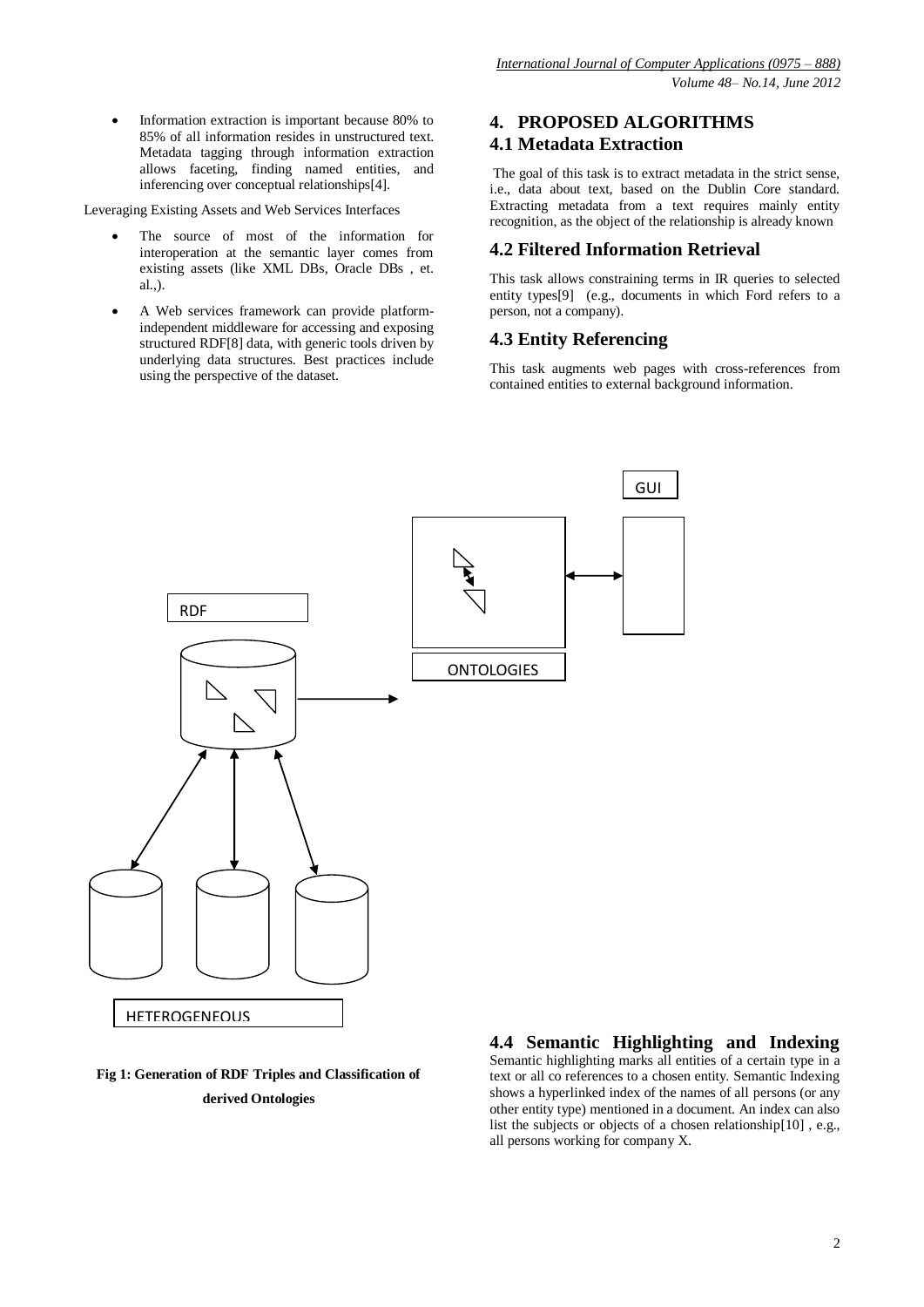# **5. IMPLEMENTATION SCREENS**



**Fig 2: Welcome Page**

Figure 2 shows the homepage of the application.Entire application is developed in Dot Net.

| C imp. Windows Internet Explorer provided by Wahool |                     |                                                                      |                                                                                                                                                                                                                                                | 电图图               |
|-----------------------------------------------------|---------------------|----------------------------------------------------------------------|------------------------------------------------------------------------------------------------------------------------------------------------------------------------------------------------------------------------------------------------|-------------------|
| o<br>C = C http://boshoek/SantoshiveEivEivEnoacco   |                     |                                                                      | $\sim$ $\frac{1}{2}$ X Of taken                                                                                                                                                                                                                | $\rho =$          |
| Edt Very Favorites Tools Help<br>Fie                |                     |                                                                      |                                                                                                                                                                                                                                                |                   |
| <b>Fitno</b><br><b>Carotes</b>                      |                     |                                                                      | $\overline{\mathbb{Q}}\cdot\overline{\mathbb{Q}}\cdot\overline{\mathbb{Q}}\cdot\overline{\mathbb{Q}}\cdot\overline{\mathbb{Q}}\cdot\text{Pois}: \text{Sdet}_I\cdot\text{Ioda}\cdot\overline{\mathbb{Q}}\cdot\overline{\phantom{\mathbb{Q}}^2}$ |                   |
|                                                     |                     |                                                                      |                                                                                                                                                                                                                                                |                   |
|                                                     |                     | <b>Employee details</b>                                              |                                                                                                                                                                                                                                                |                   |
|                                                     | Employee No.        | 100231                                                               |                                                                                                                                                                                                                                                |                   |
|                                                     | Employee same       | Machavi                                                              |                                                                                                                                                                                                                                                |                   |
|                                                     | Job                 | schvareengineer                                                      |                                                                                                                                                                                                                                                |                   |
|                                                     | Mar                 | 345                                                                  |                                                                                                                                                                                                                                                |                   |
|                                                     | Hiredate            | 12/12/2000                                                           |                                                                                                                                                                                                                                                |                   |
|                                                     | <b>Salay</b>        | 12000                                                                |                                                                                                                                                                                                                                                |                   |
|                                                     | Commision           | 4300                                                                 |                                                                                                                                                                                                                                                |                   |
|                                                     | Department          | cse                                                                  |                                                                                                                                                                                                                                                |                   |
|                                                     |                     | Submit and Generate RDF file                                         |                                                                                                                                                                                                                                                |                   |
|                                                     |                     |                                                                      | Go to search                                                                                                                                                                                                                                   |                   |
|                                                     |                     |                                                                      |                                                                                                                                                                                                                                                |                   |
|                                                     |                     |                                                                      |                                                                                                                                                                                                                                                |                   |
|                                                     |                     |                                                                      |                                                                                                                                                                                                                                                |                   |
|                                                     |                     |                                                                      |                                                                                                                                                                                                                                                |                   |
| Done                                                |                     |                                                                      | <b>Educational</b>                                                                                                                                                                                                                             | 信: 4100% ·        |
| 900<br><b>Diffunction</b><br><b>By</b> start        | $\bullet$ = percent | <b>E</b> Mossek Er.<br><b>To</b> Sustain E.<br><b>B.</b> Santakritt, | Colombia<br>Course.<br>Che-Widel                                                                                                                                                                                                               | <b>REMODELING</b> |

**Fig 3: Record Creation Field Data**

Figure 3 asks the end user to enter his/her details to create a record in their respective databases.

| El Service Web Service - Microsoft Internet Explorer                                                                                                                                                                                                                                                                                                                                                                                                                                                                                                                                                                                                                                                                                                                                        |                   |
|---------------------------------------------------------------------------------------------------------------------------------------------------------------------------------------------------------------------------------------------------------------------------------------------------------------------------------------------------------------------------------------------------------------------------------------------------------------------------------------------------------------------------------------------------------------------------------------------------------------------------------------------------------------------------------------------------------------------------------------------------------------------------------------------|-------------------|
| File Edit View Favorites Tools Help                                                                                                                                                                                                                                                                                                                                                                                                                                                                                                                                                                                                                                                                                                                                                         |                   |
|                                                                                                                                                                                                                                                                                                                                                                                                                                                                                                                                                                                                                                                                                                                                                                                             |                   |
| [8] http://ocahost.3075/WebStei.Kervice.asns<br>Abbay                                                                                                                                                                                                                                                                                                                                                                                                                                                                                                                                                                                                                                                                                                                                       |                   |
| v Missed - @ C - @ - ESar - @ - Il Stevi - S Oed - is tuning - T And - @<br>Gorgic                                                                                                                                                                                                                                                                                                                                                                                                                                                                                                                                                                                                                                                                                                          | $A - \Theta$ Spih |
| <b>Service</b>                                                                                                                                                                                                                                                                                                                                                                                                                                                                                                                                                                                                                                                                                                                                                                              |                   |
| The following operations are supported. For a formal definition, please review the Service Description.                                                                                                                                                                                                                                                                                                                                                                                                                                                                                                                                                                                                                                                                                     |                   |
| · DeleteEmaltyzeDstalk                                                                                                                                                                                                                                                                                                                                                                                                                                                                                                                                                                                                                                                                                                                                                                      |                   |
| · GettingloyeeDetails                                                                                                                                                                                                                                                                                                                                                                                                                                                                                                                                                                                                                                                                                                                                                                       |                   |
| · GetdeptDetails                                                                                                                                                                                                                                                                                                                                                                                                                                                                                                                                                                                                                                                                                                                                                                            |                   |
| · Getdeptselect                                                                                                                                                                                                                                                                                                                                                                                                                                                                                                                                                                                                                                                                                                                                                                             |                   |
| · InsertEmployeeDatalls                                                                                                                                                                                                                                                                                                                                                                                                                                                                                                                                                                                                                                                                                                                                                                     |                   |
| · InsertEmaloyeeDetails1                                                                                                                                                                                                                                                                                                                                                                                                                                                                                                                                                                                                                                                                                                                                                                    |                   |
| · Undated moleceeDetails                                                                                                                                                                                                                                                                                                                                                                                                                                                                                                                                                                                                                                                                                                                                                                    |                   |
| · UpdateEntoloveeDetailst                                                                                                                                                                                                                                                                                                                                                                                                                                                                                                                                                                                                                                                                                                                                                                   |                   |
| This web service is using http://tempuri.org/ as its default namespace.<br>Recommendation: Change the default namespace before the XML Web service is made public.<br>Each XML Web service needs a unique namespape in order for client applications to distinguish it from other services on the Web. http://tempuri.nm/ is available for XML Web services that are under development, but publishe<br>XPE, Web services should use a more permanent namespace.<br>Your XML Web service should be identified by a namespace that you control. For example, you can use your company's Internet domain name as part of the namespace. Although many XML Web service namespaces limit Wa<br>URLs, they need not point to actual resources on the Web, (XML Web service namespaces are URIs.) |                   |
| For XML Web services creating using ASP NET, the default namespace can be changed using the WebService attribute's Namespace property. The WebService attribute is an attribute applied to the dass that contains the XML Web<br>service methods. Below is a code example that sets the namestage to "http://microsoft.com/webservices/";                                                                                                                                                                                                                                                                                                                                                                                                                                                   |                   |
|                                                                                                                                                                                                                                                                                                                                                                                                                                                                                                                                                                                                                                                                                                                                                                                             |                   |
| Philosophia Philippine Philosophia (Andreus and Constantino and Constantino and                                                                                                                                                                                                                                                                                                                                                                                                                                                                                                                                                                                                                                                                                                             |                   |
| $\alpha$<br>k                                                                                                                                                                                                                                                                                                                                                                                                                                                                                                                                                                                                                                                                                                                                                                               | <b>Ninging</b>    |

**Fig 4: Web Service taking the request**

Figure 4 shows the Web Service which is running at the server site containing a number of web methods from which the actual RDF Triples can be generated.

|                  | C EmpXAL - Windows Internet Explorer provided by Yahoo! |                                                                                                                                                                                                                                                                                                                      |  |                     |                                |               |                                                                                                                                                                                                                 | F5x              |
|------------------|---------------------------------------------------------|----------------------------------------------------------------------------------------------------------------------------------------------------------------------------------------------------------------------------------------------------------------------------------------------------------------------|--|---------------------|--------------------------------|---------------|-----------------------------------------------------------------------------------------------------------------------------------------------------------------------------------------------------------------|------------------|
|                  | G (C) · Bltp://bohod/Suttorbit@itjpp01.aspx             |                                                                                                                                                                                                                                                                                                                      |  |                     | $v \leftrightarrow X$ Of value |               |                                                                                                                                                                                                                 | $\boxed{\rho}$ . |
|                  | File Edit View Favorites Tools Help                     |                                                                                                                                                                                                                                                                                                                      |  |                     |                                |               |                                                                                                                                                                                                                 |                  |
| <b>Favorites</b> | <b>GENGIN</b>                                           |                                                                                                                                                                                                                                                                                                                      |  |                     |                                |               | $\overline{\mathbb{S}^1} \cdot \overline{\mathbb{S}^1} \cdot \overline{\mathbb{S}^1} \cdot \overline{\mathbb{S}^1} \cdot \text{Pape Sifety - Tock} \cdot \overline{\mathbb{S}^1} \cdot \overline{\mathbb{S}^1}$ |                  |
|                  |                                                         | Empro<br><b>Select 1001</b><br>Select 1002<br><b>Select 1003</b><br>Select 1004<br>Select 2001<br>Select 2002<br>Select <sup>3001</sup><br><b>Select 3002</b><br>Select 0007<br>Select <sub>123</sub><br>Select 321<br>Select 32123<br>Select 123456789<br>Select 1234567891<br><b>Select 10023</b><br>Select 100231 |  |                     |                                |               |                                                                                                                                                                                                                 |                  |
| Done             |                                                         |                                                                                                                                                                                                                                                                                                                      |  | <b>The Contract</b> |                                | Localistranet |                                                                                                                                                                                                                 | $Q = 310\% - 1$  |

**Fig 5: Links of RDF Triples from databases**

Figure 5 shows the links obtained from various databases and which are in the final form of RDF Triples.

| C) v            | E http://localhost/Santosh/AEB/8/100231.cml                                                                                                                                                                                                                                                                                                                                                                                                                                                                                                                                                                                                                                       |  |  | $= 4$ $\times 0!$ | ۰ فرا                                   |
|-----------------|-----------------------------------------------------------------------------------------------------------------------------------------------------------------------------------------------------------------------------------------------------------------------------------------------------------------------------------------------------------------------------------------------------------------------------------------------------------------------------------------------------------------------------------------------------------------------------------------------------------------------------------------------------------------------------------|--|--|-------------------|-----------------------------------------|
| Fån             | Edt Vew Forcettes Took Help                                                                                                                                                                                                                                                                                                                                                                                                                                                                                                                                                                                                                                                       |  |  |                   |                                         |
| <b>Envortes</b> | Hotp://bcahost/SantoshWEBKB/100231.vnl                                                                                                                                                                                                                                                                                                                                                                                                                                                                                                                                                                                                                                            |  |  |                   | A · 同 · □ 曲 · Page · Safety · Tools · 日 |
| cirdf:RDF>      | /rin version="1.0" encoding="utf-8" ?<br>- crdf:RDF xmhs:rdf="http://www.w3.org/1999/02/22-rdf-syntax-ns#" xmins:xxd="http://www.w3.org/2001/XMLSchema#"<br>xmins:rdfs="http://www.w3.org/2000/01/rdf-schema#" xmins:msdata="urn:schemas-microsoft-com:xml-msdata"<br>xmins:dept="http://localhost:3075/WebSite6/Service.asmx/GetdeptDetails#" xmins:emp="http://localhost:3075/WebSite6/Service.asmx/GetEmployeeDetails#"><br>cemp:ID>16<br><emp:empno>100231</emp:empno><br><emp:empname>Madhavi</emp:empname><br>camp:3cb>softwareengineer<br><amp:mgr>345</amp:mgr><br>comp:Hirodate>12/12/2000<br>cemp:Salary>12000<br><emp:comm>4300</emp:comm><br><emp:dept>cse</emp:dept> |  |  |                   |                                         |
|                 |                                                                                                                                                                                                                                                                                                                                                                                                                                                                                                                                                                                                                                                                                   |  |  |                   |                                         |

**Fig 6: Knowledge Representation in RDF**

Figure 6 shows the RDF format of representing knowledge extending normal XML.The Triples ( Subject, Predicate and Object) are shown in this RDF.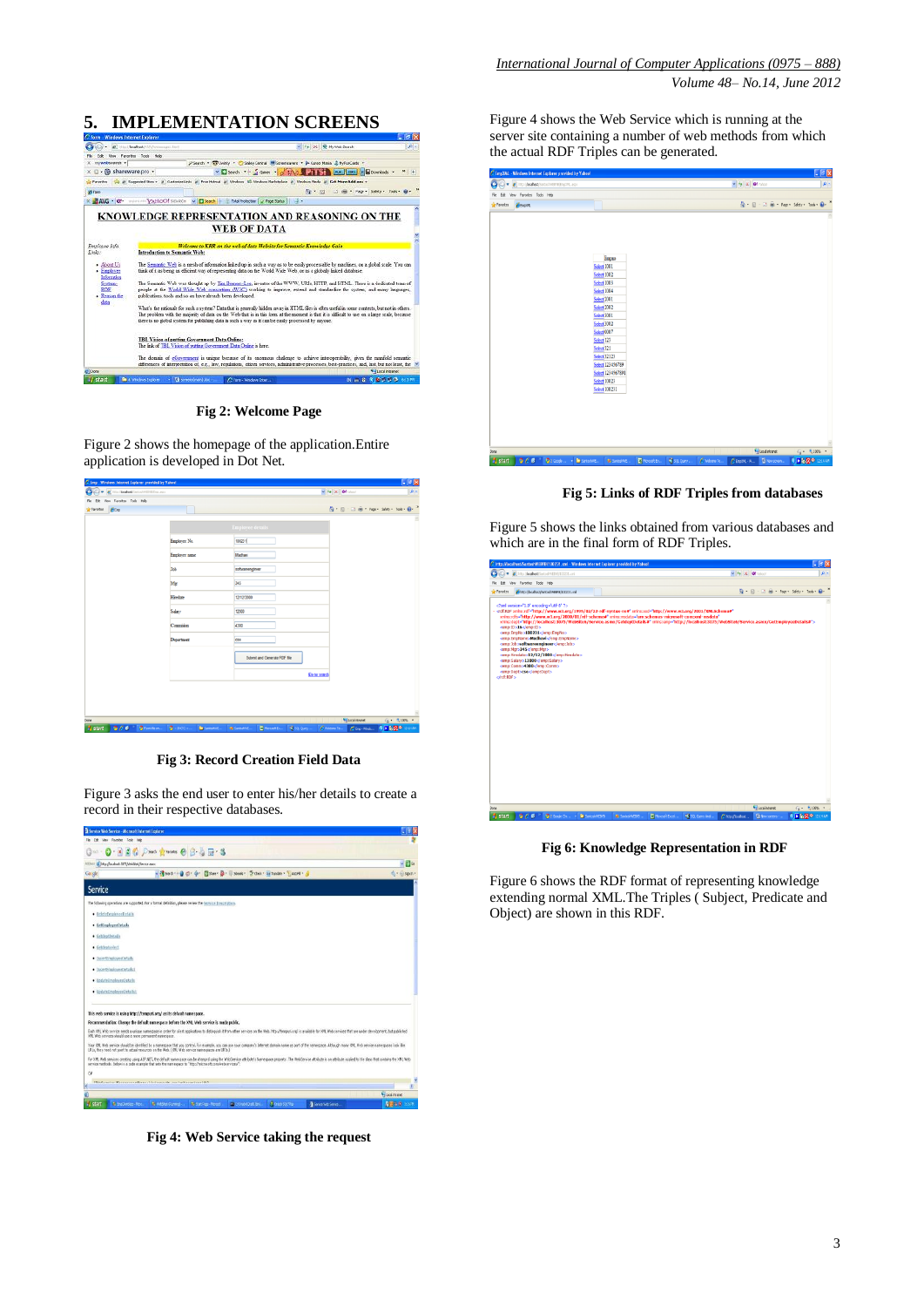

**Fig 7: Searching based on Ontologies**

Figure 7 asks the end user for the input to search for the required data. This is achieved by generating Ontologies for the obtained RDF Triples.



**Fig 8: OWL reasoning of data**

Figure 8 shows the Ontologies in OWL format that have been reasoned.



**Fig 9: Classification of RDF Triples in picture format**

Figure 9 illustrates the classification of obtained Ontologies in a picture fashion.

# **6. EXPERIMENTAL RESULTS**

The experimental results provide the information about the reasoned ontologies from the obtained classifiers. The classifier here is "has\_employee". Conclusions have been derived from the reaoned ontolgies which helps in accurate acquisition of knowledge.

| Table 1. Department 10 Classifier Table |
|-----------------------------------------|
|-----------------------------------------|

| <b>Department</b><br>number | <b>Classifier</b> | <b>Employee Name</b> |
|-----------------------------|-------------------|----------------------|
|                             | has employee      | Miller               |
|                             | has_employee      | Clark                |

Derived (Reasoned) Conclusion is Miller is "clerk for" Clark.

**Table 2. Department 20 Classifier Table**

| <b>Department</b><br>number | <b>Classifier</b> | <b>Employee Name</b> |
|-----------------------------|-------------------|----------------------|
| 20                          | has_employee      | Adams                |
| 20                          | has employee      | Scott                |
| 20                          | has employee      | Jones                |
| 20                          | has employee      | Smith                |
| 20                          | has_employee      | Ford                 |

Derived (Reasoned) Conclusions are:

Adams is "clerk for" Scott.

Scott is "analyst to" Jones.

Smith is "clerk for" Ford.

#### **7. CONCLUSION AND FUTURE WORK**

Development of a "KILLER APP" that automates the needed only data retrieval which ultimately leads to a SOA Application to the end user who feels the application is a convenient one. Vigorous research and work is going on providing security for the web of data by enforcing rigid policies in parallel to the publishing.

#### **8. REFERENCES**

- [1] Tim-Berners Lee, Wendy Hall, James A. Hendler, Kieron O'Hara, Nigel Shadbolt and Daniel J. Weitzner, "A Framework for Web Science", Foundations and Trends in Web Science, ISBN: 1-933019-33-6 144 pp, September 2006
- [2] Tim Berners-Lee, forward: Spinning the Semantic Web: Bringing the World Wide Web to Its Full Potential by Dieter Fensel (Editor), Wolfgang Wahlster, Henry Lieberman, James Hendler, MIT Press, 2002